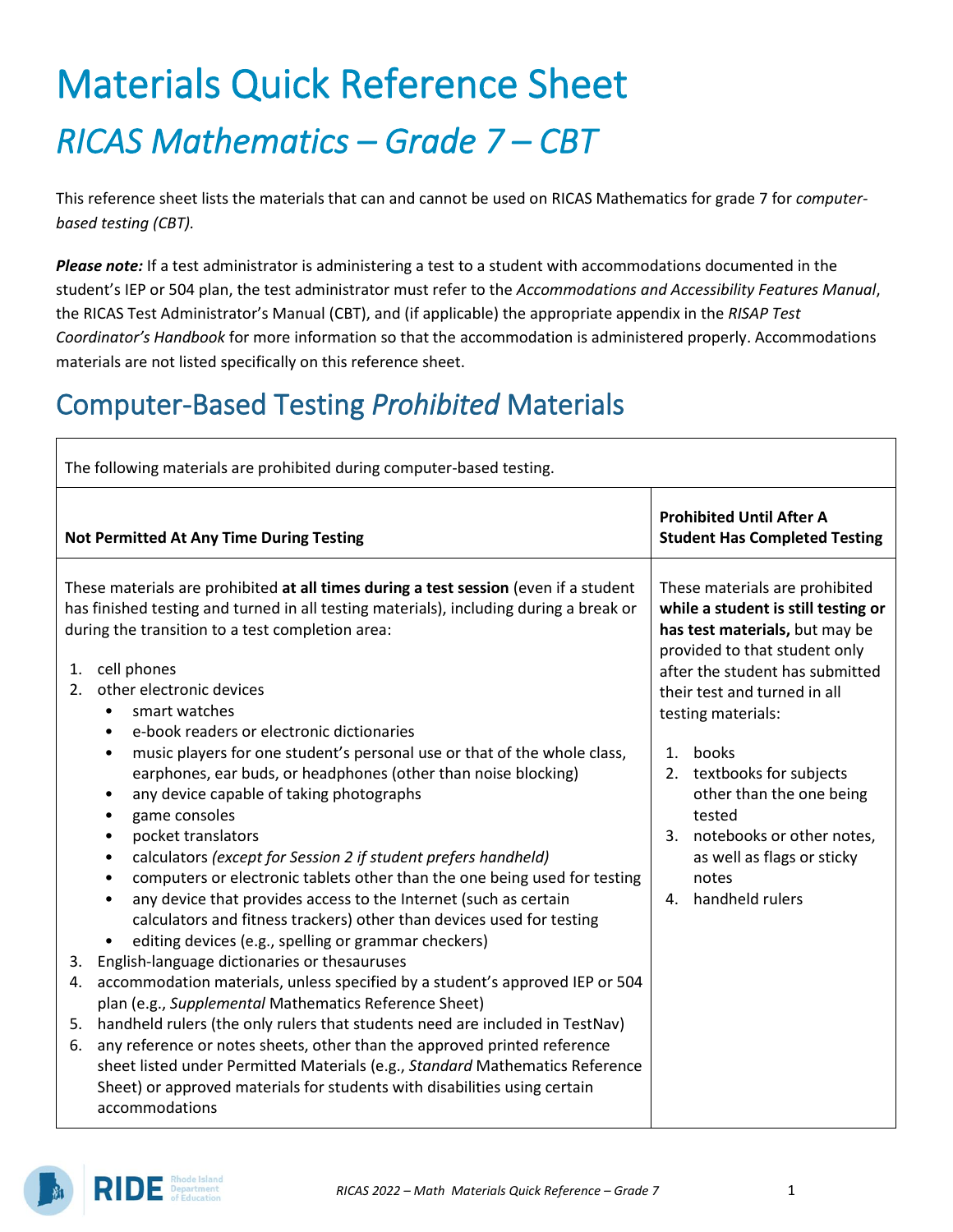## Computer-Based Testing *Required and Permitted* Materials

Please note that these materials are those provided by test administrators to students. Tools embedded in TestNav can be reviewed in the Test Coordinator's Manual (page 33) and the Test Administrator's Manual for CBT (pages 12-13). Further details about required and permitted materials can be found in the TCM (pages 31-37) and in the CBT TAM (pages 11-15).

*Reminder:* Calculators are *not permitted for students in grade 7 on Session 1* for RICAS Mathematics, except as a documented Special Access Accommodation (see the *Accommodations and Accessibility Features Manual*).

#### *Session 1 & Session 2*

| <b>Required Materials</b><br>(students <i>must</i> have these materials) |                                                                                                                                                                                                                                                                                                                                                                                                                                                                                                                                                                          | <b>Permitted Materials</b><br>(students <i>may</i> use these materials) |                                                                                                                                                                                                                                                                                                                                                                                                                                                                                                                                                                                                                                                                                                                                                                                                                                                |  |  |
|--------------------------------------------------------------------------|--------------------------------------------------------------------------------------------------------------------------------------------------------------------------------------------------------------------------------------------------------------------------------------------------------------------------------------------------------------------------------------------------------------------------------------------------------------------------------------------------------------------------------------------------------------------------|-------------------------------------------------------------------------|------------------------------------------------------------------------------------------------------------------------------------------------------------------------------------------------------------------------------------------------------------------------------------------------------------------------------------------------------------------------------------------------------------------------------------------------------------------------------------------------------------------------------------------------------------------------------------------------------------------------------------------------------------------------------------------------------------------------------------------------------------------------------------------------------------------------------------------------|--|--|
| 1.<br>2.                                                                 | a device for testing that meets technical<br>specifications, including wired external<br>keyboards for tablets when possible<br>(particularly if used during instruction)<br>scratch paper<br>at least one sheet of unused scratch<br>paper (blank, lined, or graph) for<br>each student; up to three pages at<br>one time (if students need<br>additional pages, they will need to<br>turn in used scratch paper)<br>scratch paper that has been written<br>$\bullet$<br>on during Session 1 of a test may<br>not be used in Session 2; students<br>will need new paper | 1.<br>2.<br>3.<br>4.<br>5.<br>6.<br>7.                                  | pens, pencils, highlighters, and colored pencils for use on<br>scratch paper<br>printed reference sheets in addition to the one in TestNav<br>(printed by school, cannot be ordered; do not confuse the<br>Standard Mathematics Reference Sheet with the<br>accommodation Supplemental Math Reference sheet<br>downloaded from RIDE website)<br>equation editor symbol keys for Mathematics tests for<br>students using tablets (cannot be ordered; printed by school<br>from ricas.pearsonsupport.com/student)<br>equation editor guides for Mathematics (cannot be ordered;<br>printed by school ricas.pearsonsupport.com/student)<br>computer mice<br>styluses for touch-screen devices, if used in regular instruction<br>headphones for students with disabilities using the text-to-<br>speech accommodation (see the Accommodations and |  |  |
| 3.                                                                       | a writing instrument for use on the                                                                                                                                                                                                                                                                                                                                                                                                                                                                                                                                      |                                                                         | Accessibility Features Manual for more information)                                                                                                                                                                                                                                                                                                                                                                                                                                                                                                                                                                                                                                                                                                                                                                                            |  |  |
| 4.                                                                       | scratch paper<br>student's individual testing ticket for this<br>grade and content area (same ticket used<br>for both sessions)                                                                                                                                                                                                                                                                                                                                                                                                                                          | 8.                                                                      | printed copies of authorized bilingual word-to-word<br>dictionaries and glossaries for current and former EL students<br>(see Appendix E of the CBT TAM for criteria)                                                                                                                                                                                                                                                                                                                                                                                                                                                                                                                                                                                                                                                                          |  |  |

#### *Session 2 ONLY*

| <b>Required Materials</b>                   | <b>Permitted Materials</b>                                                                                                                                   |
|---------------------------------------------|--------------------------------------------------------------------------------------------------------------------------------------------------------------|
| (students <i>must</i> have these materials) | (students <i>may</i> use these materials)                                                                                                                    |
| No additional required materials            | handheld calculator (see TCM page 35 or CBT TAM page 12)<br>for students who prefer them to the online calculator: five-<br>function (minimum) or scientific |

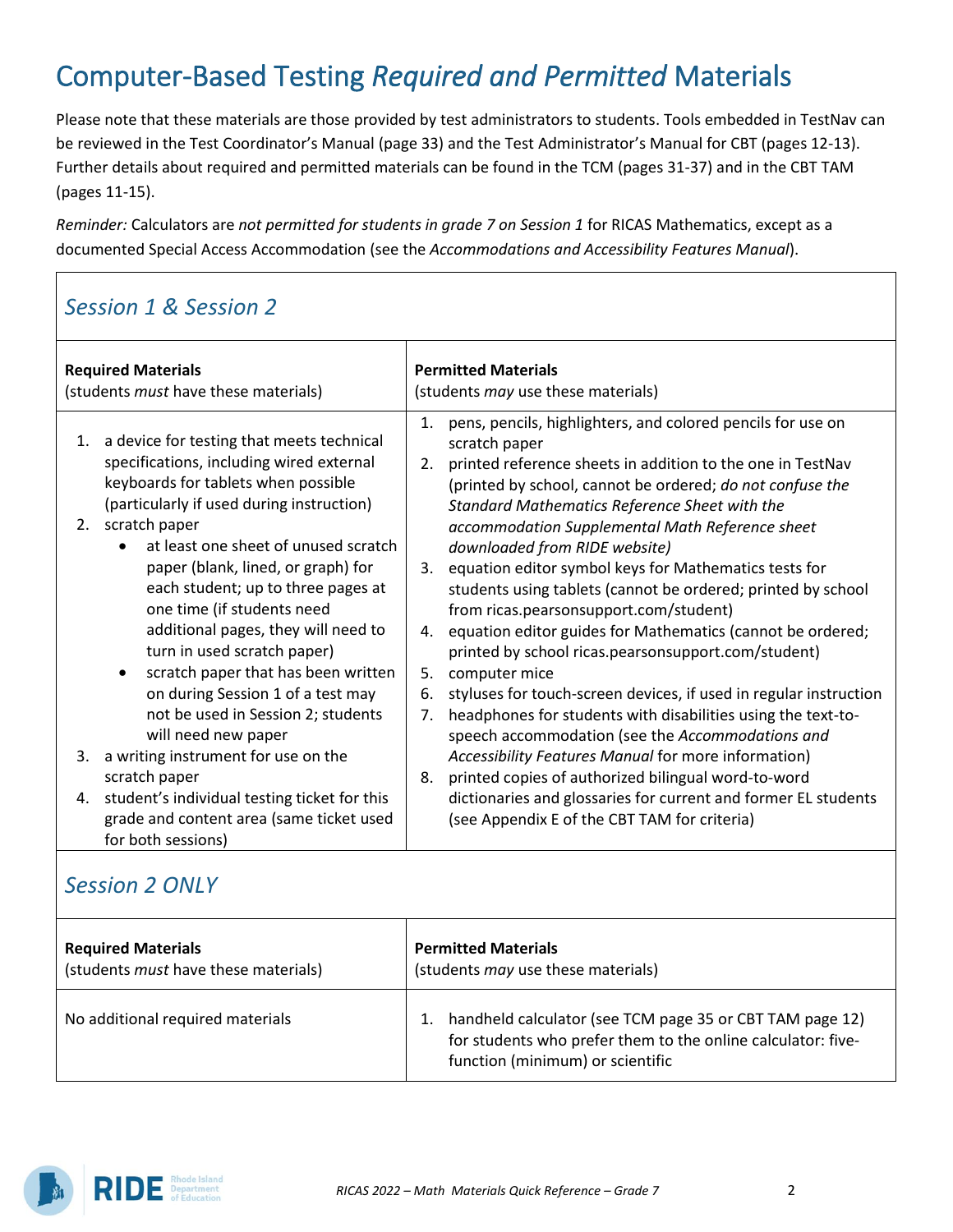# Materials Quick Reference Sheet *RICAS Mathematics – Grade 7 – PBT*

This reference sheet lists the materials that can and cannot be used on RICAS Mathematics for grade 7 for *paper-based testing (PBT).*

*Please note:* If a test administrator is administering a test to a student with accommodations documented in the student's IEP or 504 plan, the test administrator must refer to the *Accommodations and Accessibility Features Manual*, the RICAS Test Administrator's Manual (PBT), and (if applicable) the appropriate appendix in the *RISAP Test Coordinator's Handbook* for more information so that the accommodation is administered properly. Accommodations materials are not listed specifically on this reference sheet.

## Paper-Based Testing *Prohibited* Materials

| The following materials are prohibited during computer-based testing.                               |                                                                                                                                                                                                                                                                                                                                                                                                                                                                                   |    |                                                                                                                                                                                                                                            |  |  |
|-----------------------------------------------------------------------------------------------------|-----------------------------------------------------------------------------------------------------------------------------------------------------------------------------------------------------------------------------------------------------------------------------------------------------------------------------------------------------------------------------------------------------------------------------------------------------------------------------------|----|--------------------------------------------------------------------------------------------------------------------------------------------------------------------------------------------------------------------------------------------|--|--|
| <b>Not Permitted At Any Time During Testing</b>                                                     |                                                                                                                                                                                                                                                                                                                                                                                                                                                                                   |    | <b>Prohibited Until After A</b><br><b>Student Has Completed Testing</b>                                                                                                                                                                    |  |  |
| cell phones<br>1.<br>other electronic devices<br>2.<br>smart watches<br>$\bullet$<br>$\bullet$<br>٠ | These materials are prohibited at all times during a test session (even if a student<br>has finished testing and turned in all testing materials), including during a break or<br>during the transition to a test completion area:<br>e-book readers or electronic dictionaries<br>music players for one student's personal use or that of the whole class,                                                                                                                       | 1. | These materials are prohibited<br>while a student is still testing or<br>has test materials, but may be<br>provided to that student only<br>after the student has submitted<br>their test and turned in all<br>testing materials:<br>books |  |  |
| ٠<br>٠<br>٠<br>٠<br>$\bullet$<br>٠<br>٠                                                             | earphones, ear buds, or headphones (other than noise blocking)<br>any device capable of taking photographs<br>game consoles<br>pocket translators<br>calculators (prohibited on Session 1 only)<br>computers or electronic tablets other than the one being used for testing<br>any device that provides access to the Internet (such as certain<br>calculators and fitness trackers) other than devices used for testing<br>editing devices (e.g., spelling or grammar checkers) | 4. | 2. textbooks for subjects<br>other than the one being<br>tested<br>3. notebooks or other notes,<br>as well as flags or sticky<br>notes<br>handheld rulers other than<br>those provided in the<br>materials shipment                        |  |  |
| 3.                                                                                                  | English-language dictionaries or thesauruses                                                                                                                                                                                                                                                                                                                                                                                                                                      |    |                                                                                                                                                                                                                                            |  |  |
| 4.                                                                                                  | school-provided rulers, including RICAS rulers from previous years                                                                                                                                                                                                                                                                                                                                                                                                                |    |                                                                                                                                                                                                                                            |  |  |
| 5.                                                                                                  | accommodation materials, unless specified by a student's approved IEP or 504<br>plan (e.g., Supplemental Math Reference Sheet)                                                                                                                                                                                                                                                                                                                                                    |    |                                                                                                                                                                                                                                            |  |  |
| 6.                                                                                                  | any reference or notes sheets, other than the approved printed reference<br>sheets listed under Permitted Materials (e.g., Standard Mathematics<br>Reference Sheet) or approved materials for students with disabilities using<br>certain accommodations (e.g., Supplemental Math Reference Sheet)                                                                                                                                                                                |    |                                                                                                                                                                                                                                            |  |  |